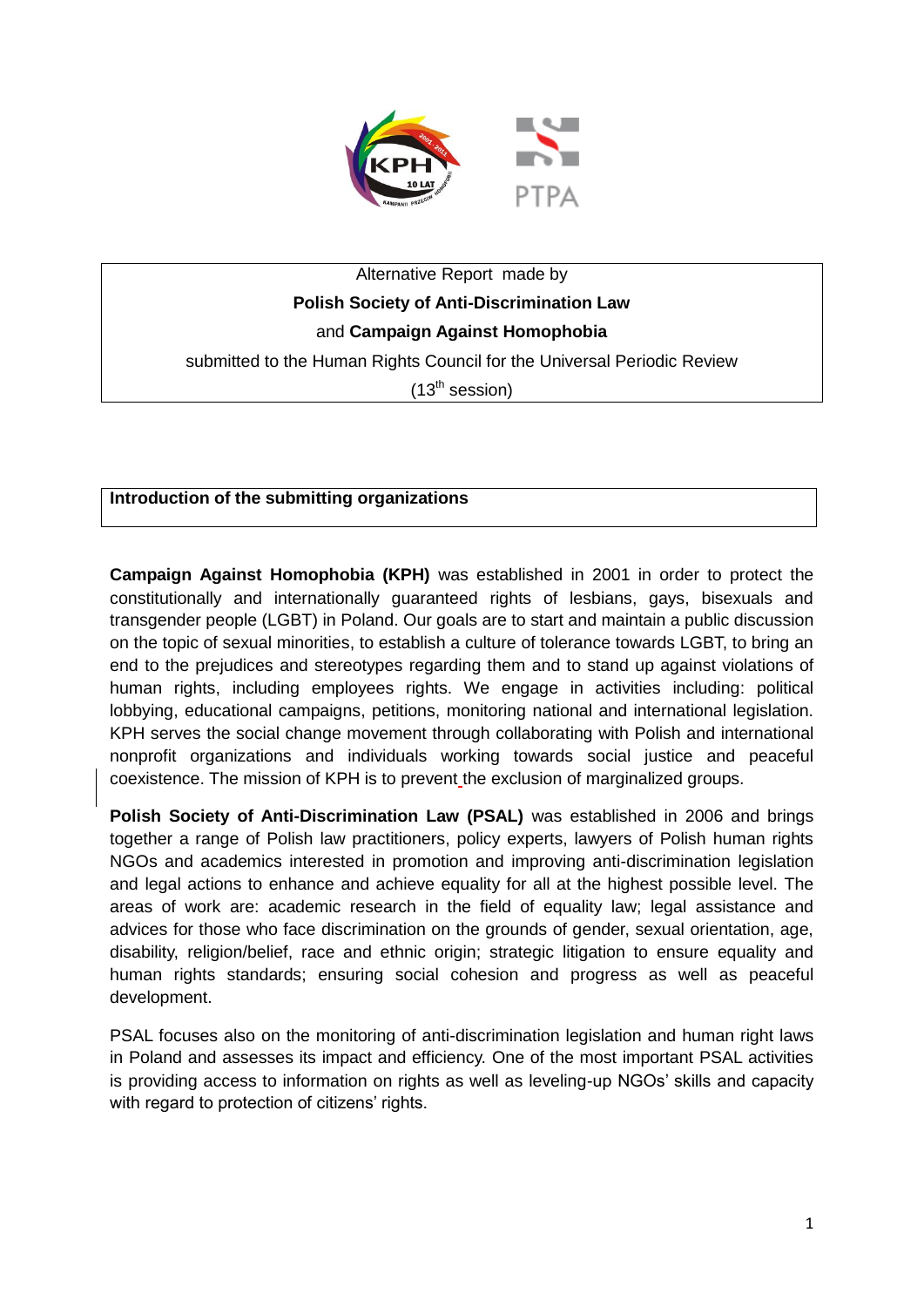**Organizations standpoint of fulfillment of the recommendations made to Poland during the 1st session of the Universal Periodic Review**

## **Recommendation 6 (PSAL)**

*Recommended to Poland to adopt an anti-discrimination law that would ensure equal treatment and non-discrimination on any grounds, including sexual orientation and gender identity (Slovenia, United Kingdom and Sweden)*

Main concerns related to recommendation nr 6 :

- 1. Lack of legal protection from discrimination for all people in all areas of life.
- 2. Lack of relevant national body for equal treatment.
- 3. Lack of funds for new power of Ombudsman.

In January 2011 entered into force *Act on the Implementation of Some Regulations of the European Union concerning Equal Treatment* dated December 3 2010. PSAL and Campaign against Homophobia express disappointment with the fact that the new act still does not ensure equal treatment on any grounds. Polish civil society organizations are also disappointed that polish Government did not take into consideration their comments on the draft of new antidiscrimination Act.

Polish equality NGOs brought together into The Coalition for Equal Opportunities, coordinated by PSAL. The Coalition presented its own expertise on the draft law during social consultations. Despite this, the Government took into account only some of the NGOs proposals.

As a result the adopted Act on the Implementation of Some Regulations of the European Union concerning Equal Treatment has limited personal and material scope and does not safeguard such groups in such aspects of life as for example:

- Women in health care, private and family life and education
- LGBTI in health care, education, access to goods and services
- Disabled people in health care, education, access to goods and services
- Older people in health care, access to goods and services

The new anti-discrimination law has closed catalog of grounds of discrimination (gender, race, ethnicity, religion, believes, nationality, disability, age, sexual orientation).

The law includes the following concepts of discrimination: direct discrimination, indirect discrimination, harassment, sexual harassment, unequal treatment understood as direct discrimination. There are no regulations of discrimination by association and multiple discrimination.

According to the new Act, two public bodies were granted competences in the field of equality and non-discrimination: the Human Rights Defender as the independent body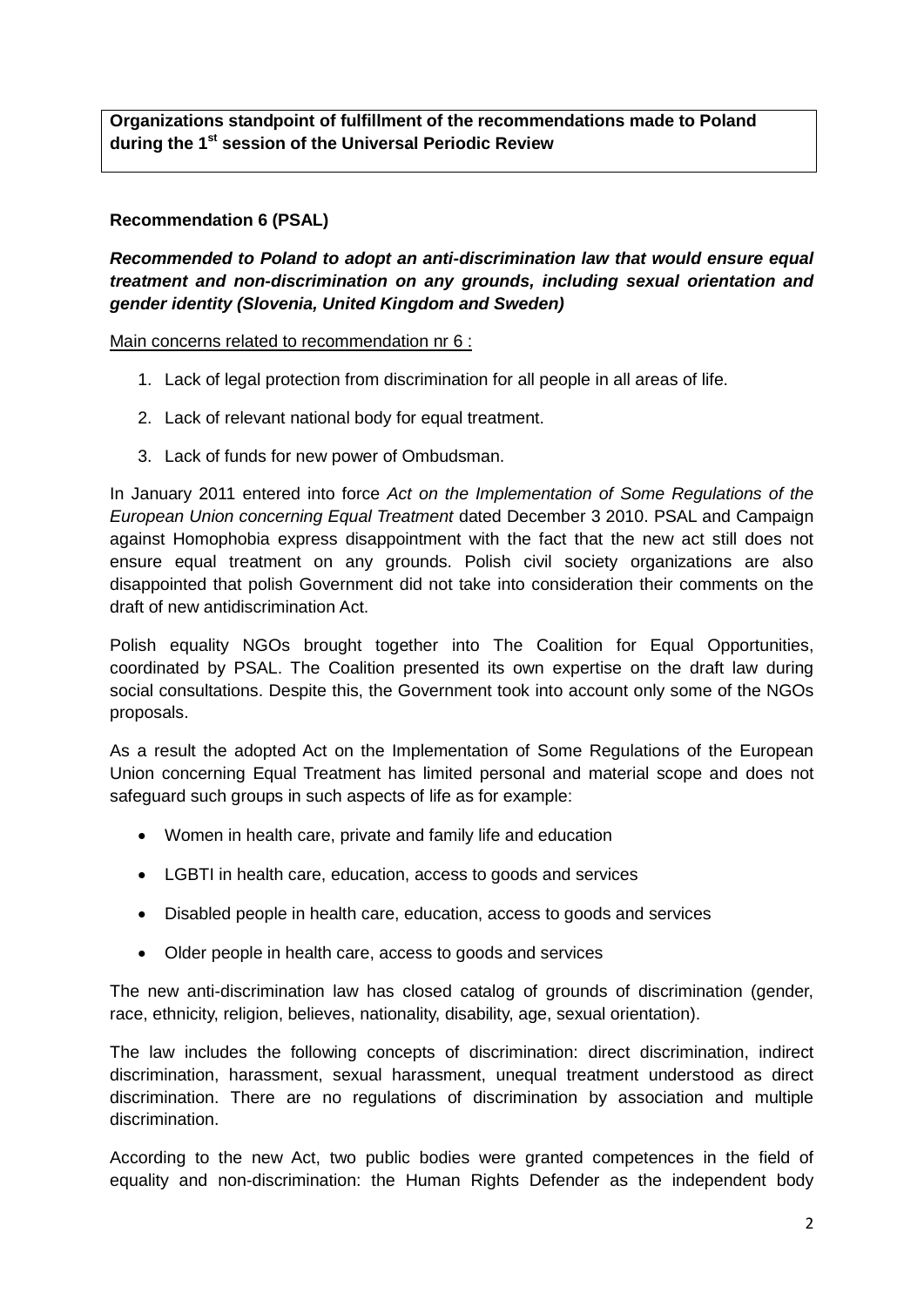overseeing the principle of equality and the Government Plenipotentiary for Equal Treatment carrying out governmental works on equality. The Human Rights Defender was granted new competences as follows: conducting independent surveys concerning discrimination; the analysing, monitoring and supporting of equal treatment of all people; publishing independent reports and making recommendations on any issue relating to such discrimination. Despite assigning all abovementioned equality competences to the Human Rights Defender, the level of financing of the body was significantly reduced compared to 2010 (around four hundred thousand Euros). This situation was protested by the Human Rights Defender who formally asked the speaker of the lower chamber of the Parliament to suspend provisions of the equality law, which grant the Human Rights Defender new competences in the field of antidiscrimination . This situation was heavily criticized by Polish equality NGOs who lodged a complaint to the Polish Prime Minister and the European Commission.

# **Recommendation 6 (KPH)**

The scope of protection of LGB persons granted in the Antidiscrimination Bill is limited only to labor law and includes untypical employment agreements, self-employment, vocational training, access to labor union membership and memberships in other professional associations. There is no protection offered on the ground of sexual orientation in the scope of education, social security, health care and access to publicly available goods and services. The Bill does not provide horizontal protection for any of the vulnerable groups. According to the Bill gender identity is not listed as a possible ground of discrimination. The Bill does not mention cross-sectional discrimination.

## **Recommendation 12 (KPH)**

# *Urge Poland to implement the recommendations made by the Human Rights Committee and the Committee against Torture to put in place legislative measures to sanction manifestation of repeated hate speech and intolerance (Slovenia)*

There are no hate speech provisions in the Criminal Code (CC) that include sexual orientation and gender identity as a possible ground thereof or even a aggravating circumstance. Persons facing hate speech or hate crime due to their sexual orientation/gender identity have to use general CC provisions for common crimes that not include the hate bias, such as insult, violation of corporal integrity, violence, injury and punishable threats which results in lower penalties and more inconvenient procedure which includes private indictment. The draft amendment of the CC prepared by the NGOs has been filed in the previous term of the Parliament, and due to procedural policy, the legislation process has been discontinued.

## **Homophobia in the police force**

Since 2010, KPH has been witnessing a growth in the number of complaints against homophobic behavior of police officers including hate speech and hate crime. Homophobia driven violence among the police is one of the most burning issues raised by KPH. Despite of the existence of 'Human Right Advisers' to local and head chiefs of police, their mandate which covers mainly coordinative and representative functions does not guarantee better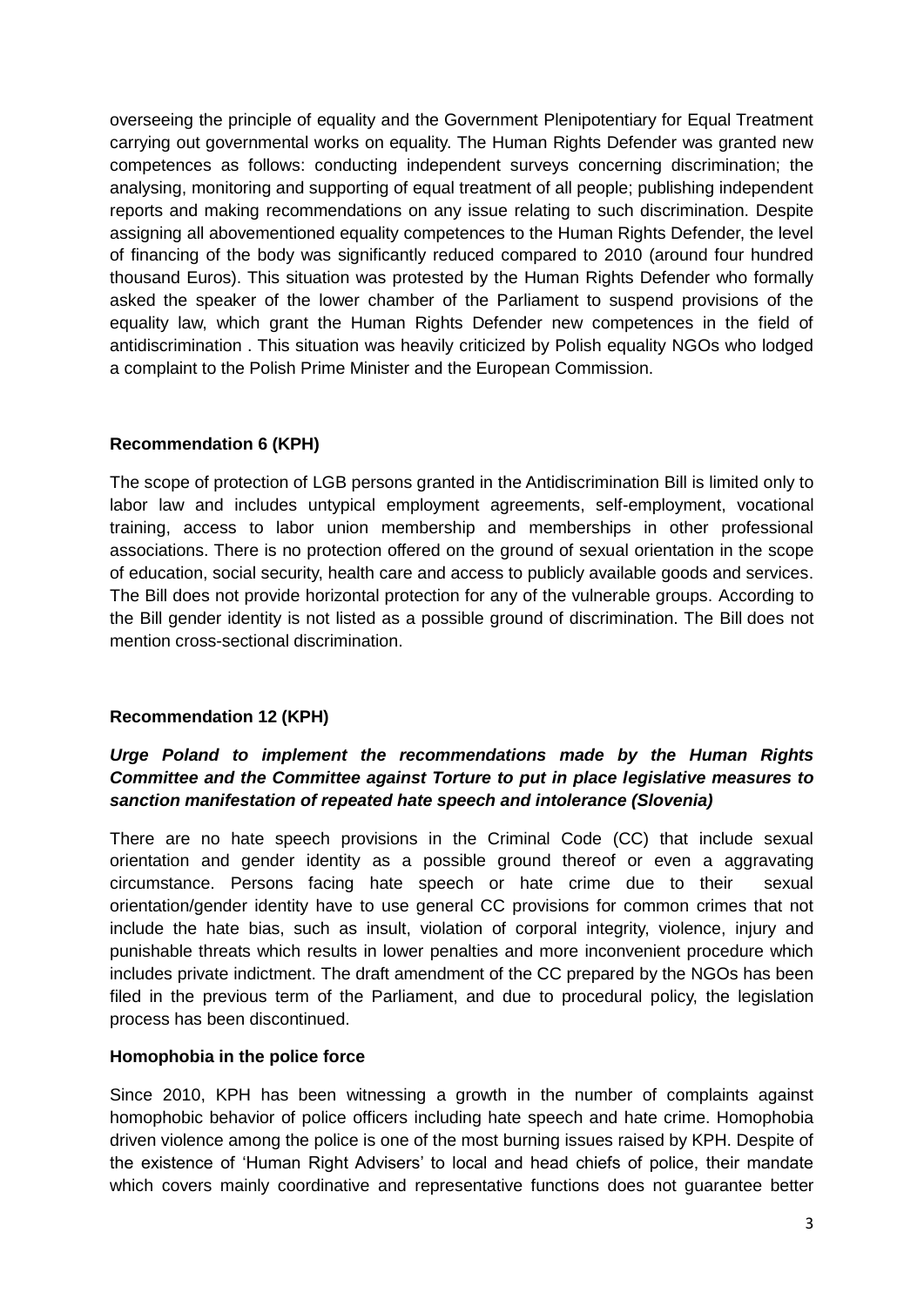protection of individuals who were victims of police violations. What is more, in 3 cases handled by KPH in year 2011 of police homophobic misconduct, non of the disciplinary proceedings conducted against the officers resulted in any punishment.<sup>1</sup>

## **Recommendation 17 (KPH)**

*Recommend to Poland that human rights defenders, in particular groups campaigning for equality and against discrimination based of perceived sexual orientation, are allowed to carry out their work in a secure environment, and that the rights of freedom of expression and association are respected (Canada).*

Throughout the last 6 years there have been repeated cases of inadequacy of measures taken by city authorities and the police to secure Prides and other events organized by LGBT organizations.

In year 2011 alone, KPH received several complaints about different events, which did not get sufficient security from the city authorities and the police. In Zielona Góra during The Silent March, despite the fact that the organizers filed for police protection of the gathering, there were no officers present and acts of violence, hate speech and minor offences were committed aimed at the LGBT participants. In Krakow during Tolerance March, the participants were attacked by the far right extremists on they way back form the March. Some of them asked for help frm police officers who protected the march earlier; they did not get any protection and were chased and beaten up by the hooligans.

While answering last recommendations the Polish government stated that *'…to enhance the freedoms guaranteed by the Constitution, the Ministry of the Interior and Administration is preparing the amendment to the law on public assemblies, designed to ensure that the refusal by municipal authorities to allow a public assembly can be heard on appeal before the planned date of the assembly.'* – no such amendments have been made

# **Recommendation nr 18 (PSAL)**

**.** 

*While commending the Government for the measures already taken in combating violence against women, recommended that steps continue to be taken to follow up on the recommendations of the Human Rights Committee and CEDAW (Canada).*

In August 2010 entered into force new *Act on preventing domestic violence.* However amendment to the Act does not give better protection for victims of domestic violence and

 $^1$  Additional information: According to Polands draft CAT V and VI report although in years 2005-2010 60 state authorities per year where found guilty of ill-treatment, 2005-2009 none of the victims was granted any remuneration from the state. [http://bip.ms.gov.pl/Data/Files/\\_public/bip/prawa\\_czl\\_onz/v-i-vi-spraw.-cat-viii-2011---projekt-do-ngos.doc](http://bip.ms.gov.pl/Data/Files/_public/bip/prawa_czl_onz/v-i-vi-spraw.-cat-viii-2011---projekt-do-ngos.doc) , question 24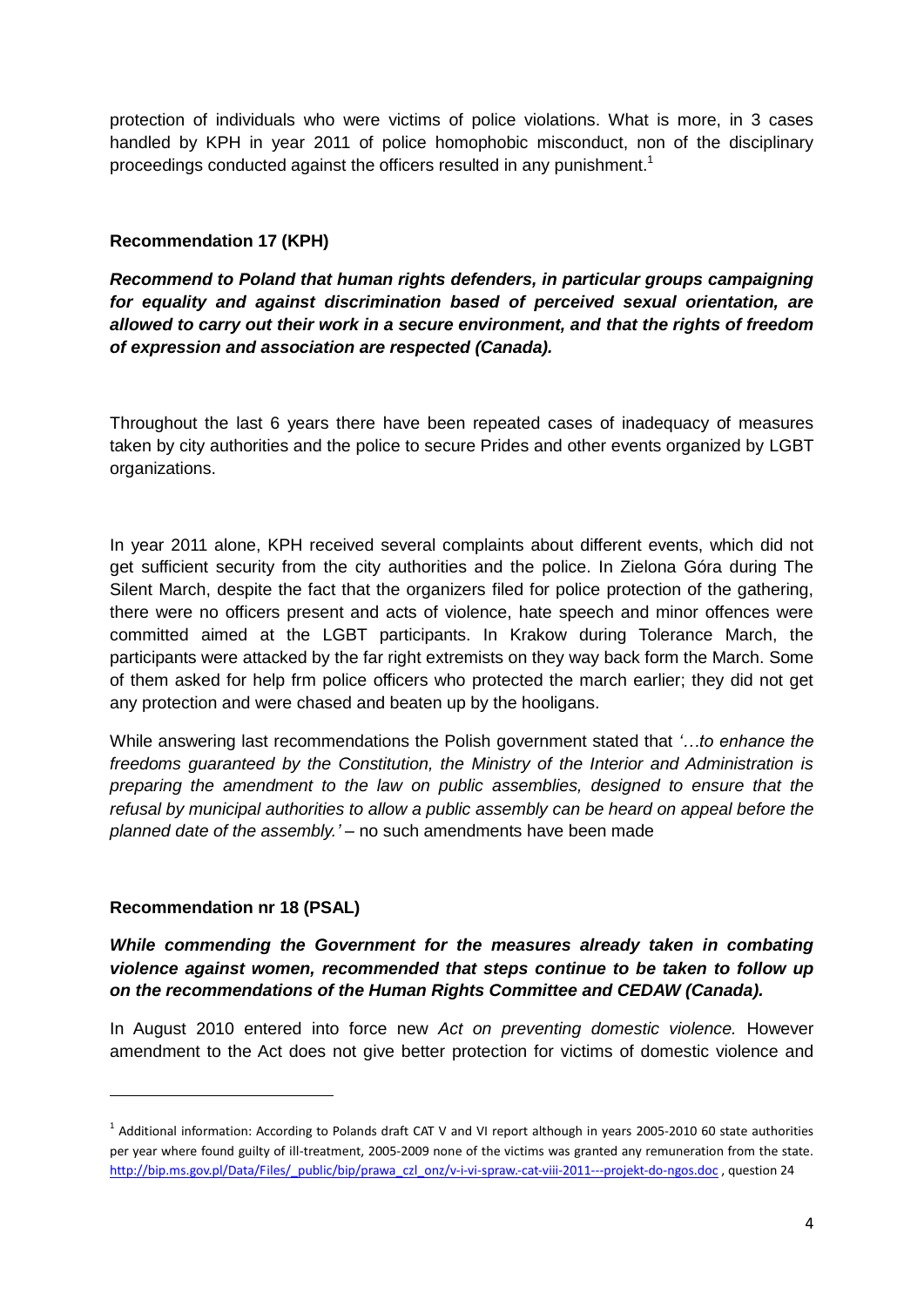does not contain more effective regulation of punishment offenders. Warrant to leave local by perpetrators of domestic violence issued by Police has not been provided the same as obligation creating database and methodology on violence, taking into account the variable "sex of the victim".

# **Recommendation nr 22 (PSAL)**

# *Recommended to Poland to continue to promote the participation of women in the public and political life of the country until they have gradually achieved a level of gender equality (Cuba).*

The participation of women in the public and political life is still on the same low level. According to the new Electoral Code, each electoral list should consist of at least 35% of representatives of each gender but the results of the latest elections in Poland (9 October 2011) showed that the new law is not as effective as expected, and only 24% of Polish newly elected parliamentarians are of female gender.

## **Additional issues**

KPH would also raise two important issues not mentioned in the Recommendations made by the Working Group on the Universal Periodic Review for Poland in year 2008. We believe that the below mentioned problems fall under the scope of interest of Human Rights Council and might be important as issues to rise during the process of reviewing Poland compliance with UN human rights standards.

## **Lack of gender recognition legislations**

Gender recognition litigations have been conducted in Poland since the 1960s. Since the 1990s due to several judgments of the Supreme Court, decisions made in such cases have been based on the general provisions of Code of Civil Proceedings on 'determination of a right' [in this case: to identify with a certain gender]. The specifics of the case has been analyzed in the jurisprudence of the Supreme Court. Those findings are used by courts as guidelines to determine a specific case. Although in Poland Supreme Court rulings are not binding to the lower instance courts and are not a legal ground for adjudication; in lack of any provisions they are used as such. That created a situation where the testimony of the defendants (who according to the Supreme Court should be parents of a transsexual person) and an expertise of a sexologist are valued as equivalent evidence. There is also the necessity for changes in the plaintiffs body to be 'irreversible' in order to recognize his/hers desired gender. That leads to various, often arbitrary court decisions, ex. based only on the parents' testimony that they oppose their adult child's desire to be recognized legally as a male or a female.